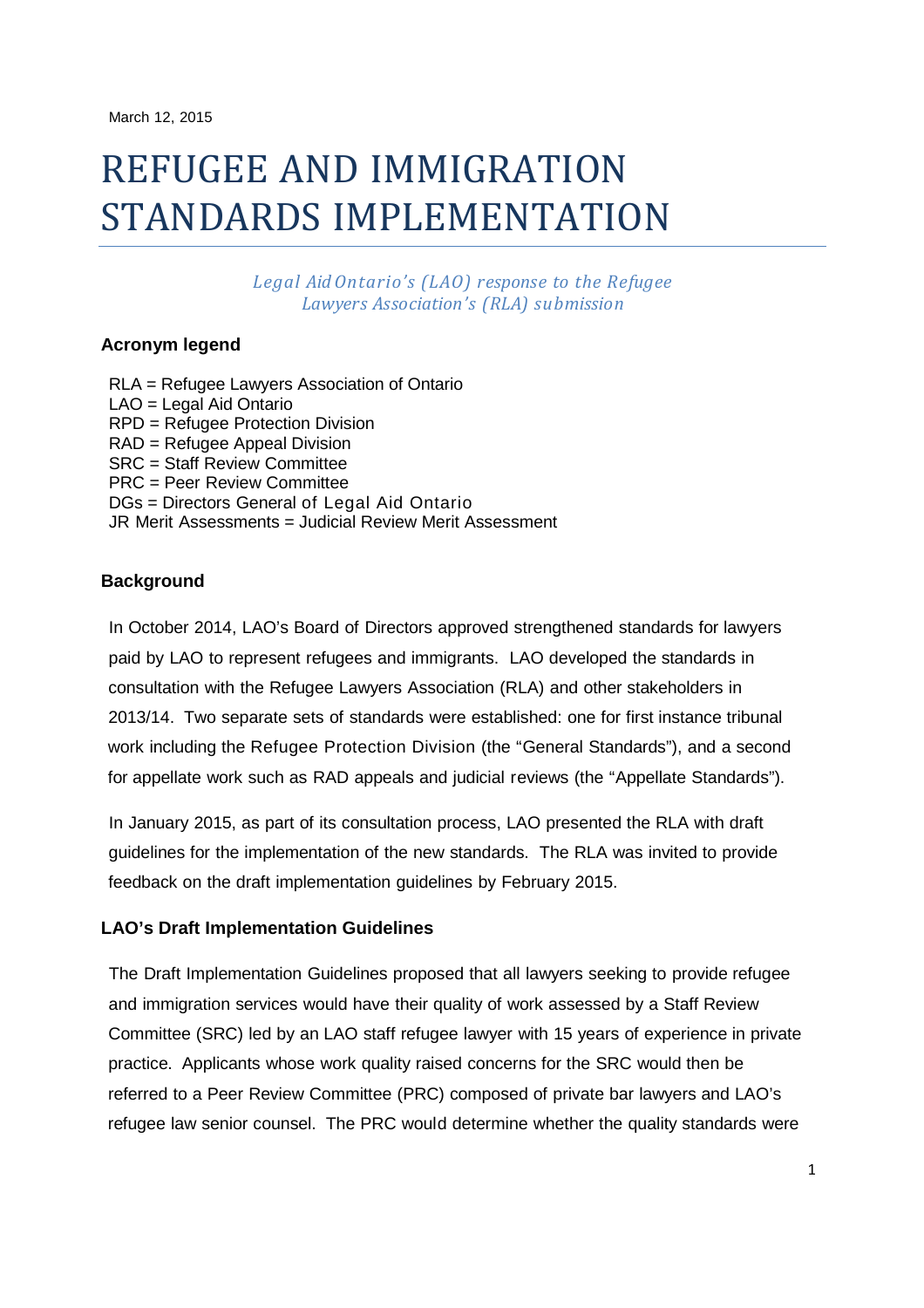met or not, whether certain conditions were needed to meet the quality standards, or whether the quality was so poor as to likely render conditions ineffective and create client risk. The concept of conditions was introduced to ensure support for new calls, and to address remediable quality concerns. LAO's Directors General (DGs) ultimately would determine what steps ought to be taken with applicants: acceptance/renewal, conditions, or removal. In the event that a decision for removal was made by a DG, removal would follow established procedures, including the right to a hearing, contained in the *Legal Aid Services Act.* All service providers would have to re-apply for an assessment under the quality standards every three years.

### **The RLA's submission**

On March 1, 2015, the RLA provided a written submission regarding LAO's draft Implementation Guidelines. A copy of the RLA's submission can be found at [http://www.legalaid.on.ca/en/publications/refugeepanelstandards.asp.](http://www.legalaid.on.ca/en/publications/refugeepanelstandards.asp)

In brief, the RLA supports the implementation of standards as a necessary measure to help ensure that vulnerable clients receive high quality service. The RLA, however, raised the following concerns with the process proposed by LAO:

- Standards must be enforced with an understanding of the realities of practice in the context of tariff limitations
- The implementation process should reflect varied practice realities
- If an appellate panel is to be established, negative and positive merit assessments by appellate lawyers for RADs and judicial review should be funded with a four hour opinion certificate
- Implementation of the standards should be complaints driven, and should not involve front-end screening of all lawyers
- Applicants not subject to a complaint should be entitled to represent refugees and immigrants on legal aid on the strength of a signed undertaking to uphold the standards
- Requiring all lawyers to demonstrate how they meet the standards is both unnecessary and administratively burdensome
- Complaints should be evaluated on a regular and ongoing basis by a peer review committee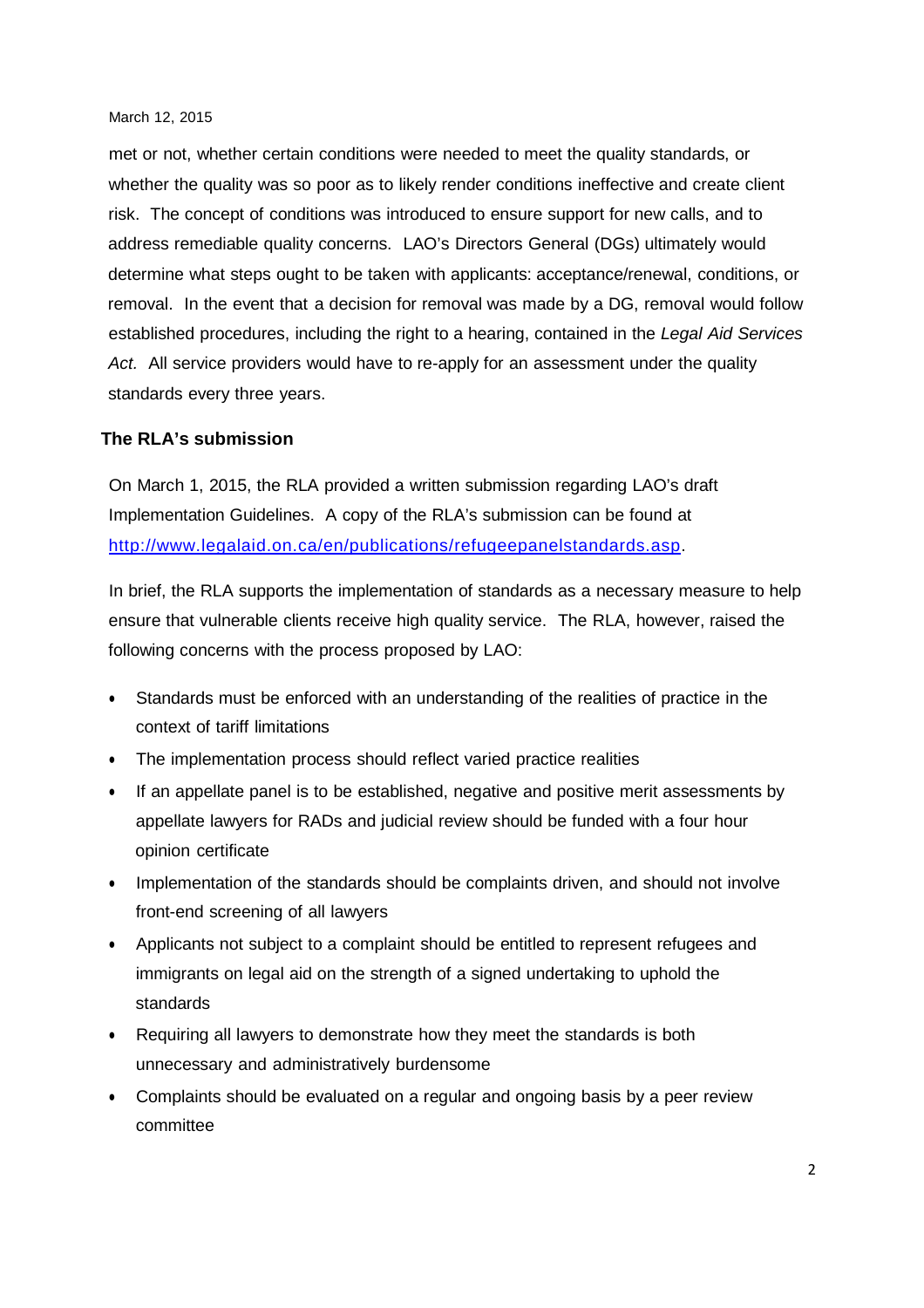The peer review committee should be composed of private bar members only.

# **LAO's response**

LAO has a mandate to develop and oversee the delivery of legal aid services pursuant to the *Legal Aid Services Act*. LAO is accountable to the public for the delivery of high quality, cost-effective and efficient services provided within the parameters of a fixed budget.

LAO is grateful to the RLA for the careful consideration that members have given the implementation process. LAO and the RLA are in substantial agreement about the need to have robust standards to ensure that refugees and immigrants funded by LAO receive high quality service. The RLA has some areas of concern with the Draft Implementation Guidelines. These concerns are captured below, together with LAO's response.

# **Standards are an "idealized" list of requirements that may be "unrealistic"**

LAO disagrees that the standards are "idealized" and maintains that they represent basic requirements. LAO's standards, including the Best Practices Guides, were developed in close consultation with stakeholders including the RLA. In LAO's opinion, the standards reflect the way most refugee and immigration practitioners represent their refugee and immigration clients today.

That said, LAO acknowledges that the standards, including the Best Practices Guide, must be applied reasonably. The goal of panel standards implementation is not to take a formalistic or absolutist approach to compliance with the Best Practices Guide but a contextual approach based on an appreciation of reasonable litigation decision making within the parameters of the LAO tariff*.*

Should concerns be raised that a particular lawyer did not conform to the Best Practices Guide or otherwise comply with the standards these concerns will be discussed with that lawyer prior to decisions being made. Experienced refugee lawyers with private practice experience will assess whether the lawyer's explanation is reasonable and acceptable.

In implementing these standards, LAO's objective is to identify those whose poor quality of service puts clients' rights at risk. Quality concerns will be addressed through conditions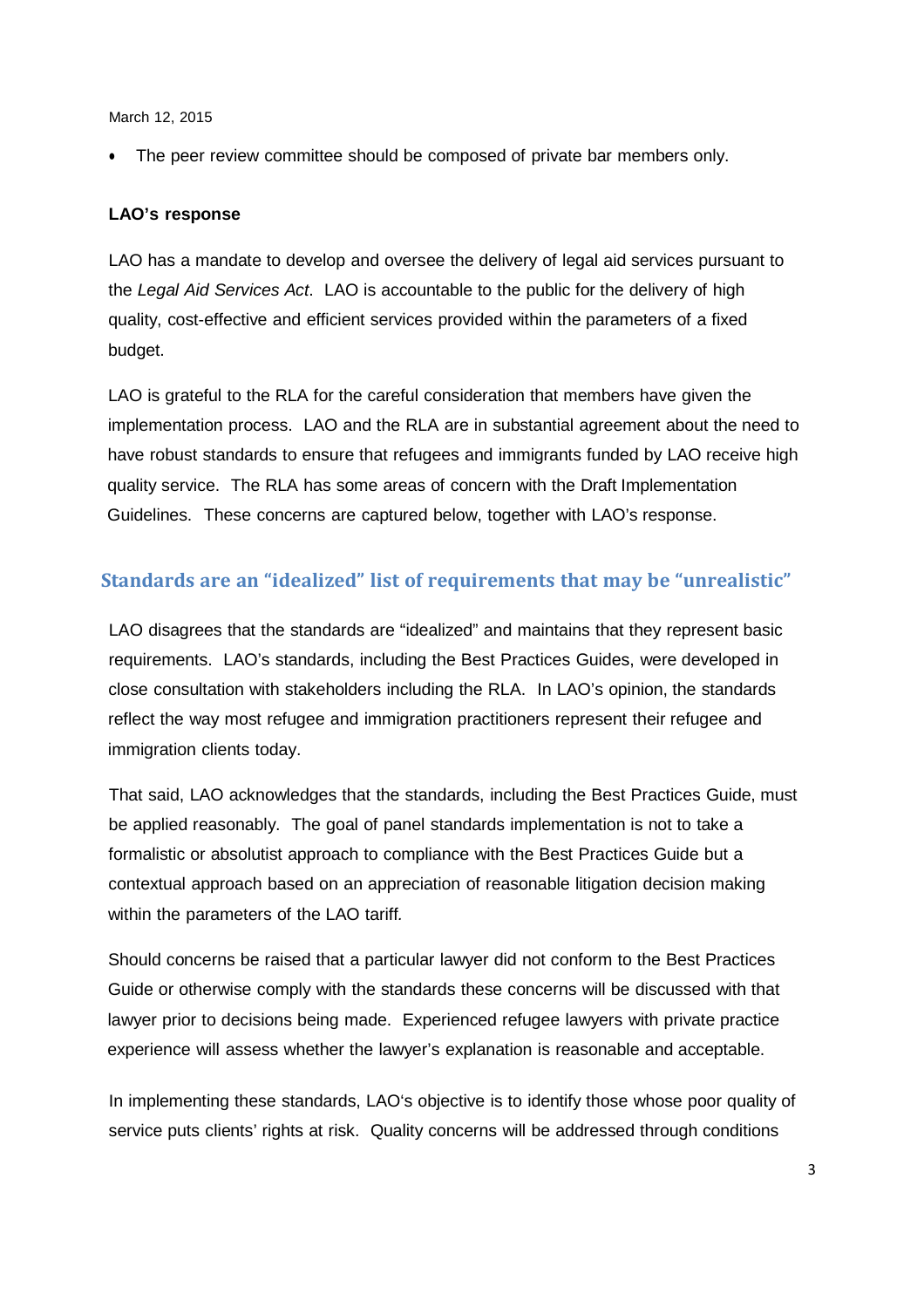where it is reasonable to do so. Removal proceedings will be initiated where the circumstances warrant it. In implementing standards, LAO does not intend to hold lawyers to an unrealistic, idealized practice model.

# **Refugee standards implementation appears geared towards those regularly appearing before the Refugee Protection Division**

The Implementation Guidelines will be revised to ensure greater clarity; the refugee standards are geared towards all areas of refugee and immigration practice. Those with varied refugee and immigration practices who produce quality work are, and will continue to be, valued members of the LAO's funded refugee and immigration bar. LAO hopes to partner with the RLA to ensure that this message is clearly communicated to its membership.

# **Appellate standards and RAD/JR Merit Assessments**

The implementation of the new appellate standards and the requirement to be approved under the appellate standards in order to undertake RAD appeals or federal court work on behalf of legally aided clients, create greater confidence in the quality of merit assessments and address the concerns that LAO had when changes were made to merit assessment coverage in 2011. Reflecting this, LAO will fund, to a maximum of four hours, both positive and negative merit assessments in respect of RAD appeals and federal court leave applications made by members of the newly created appellate panel. In addition, LAO will develop a simplified process for appellate lawyers to provide merit opinions to LAO; a very brief statement of the reviewable or appealable issue will normally suffice. In all but exceptional cases, it is anticipated that full coverage will be granted to panel members providing positive merit assessments. Lawyers will be required to provide LAO with a copy of their written submissions or memoranda at the time of billing.

## **Complaints-driven process only**

LAO values the RLA's identification of complaints assessment as an integral part of the standards implementation process, and will modify the implementation process to include complaints. However, LAO is not prepared to make the implementation of standards exclusively complaints-driven. LAO believes, for the following reasons, that the process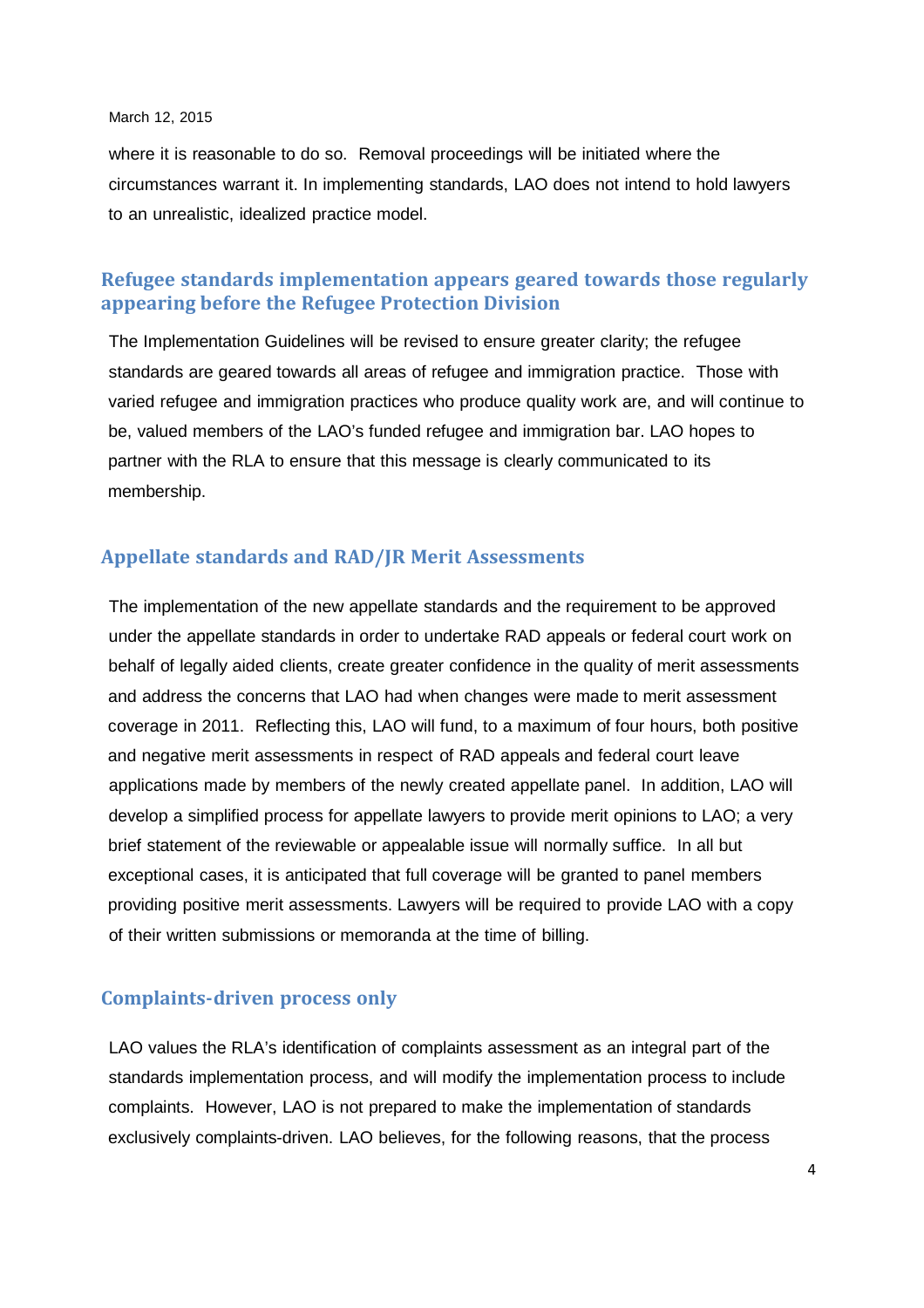must include an assessment of the quality of all applicants regardless of whether LAO is aware of prior complaints or concerns.

- 1. As a result of the vulnerability refugee claimants' experience, most do not make complaints, even where quality of representation falls short of acceptable standards. Indeed, historically LAO has received few complaints in relation to quality of service concerns, even in respect of clients who have, by any standard, been poorly represented.
- 2. A complaints driven process is by definition reactive rather than proactive. LAO, under the *Legal Aid Services Act*, has a responsibility to ensure that all clients receive high quality representation at the outset. Vulnerable clients should not be left to complain after poor representation has resulted in a failed refugee claim. Clients, at that point, may no longer have access to effective remedies and face consequences ranging from deportation to persecution.
- 3. An exclusively complaints driven process has significant financial costs for LAO, for private lawyers and for the taxpayer. Inadequate representation results in costly appeals and judicial reviews which may not have been necessary had the client been represented by high quality counsel at the tribunal of first instance. LAO believes that an assessment of all applicants' quality of work more fully protects clients' rights and safeguards LAO's financial resources.

# **Reliance on private bar undertakings of quality assurance**

LAO currently relies on undertakings of quality assurance by lawyers to ensure that standards are met. LAO's experience has been that while most lawyers comply with these undertakings, there are some lawyers who either lack the capacity or the intent, or both, to comply with the undertaking. In LAO's experience, the provision of undertakings provides inadequate assurance that standards are being met.

# **Screening all lawyers will create administrative burden**

LAO recognizes that requiring all lawyers to demonstrate that they meet the standards will impose an administrative burden on applicants. In an effort to minimize this burden, and in response to the RLA's concerns, LAO is changing the three year application requirement to five years. In addition, LAO will make the application form as clear, simple and